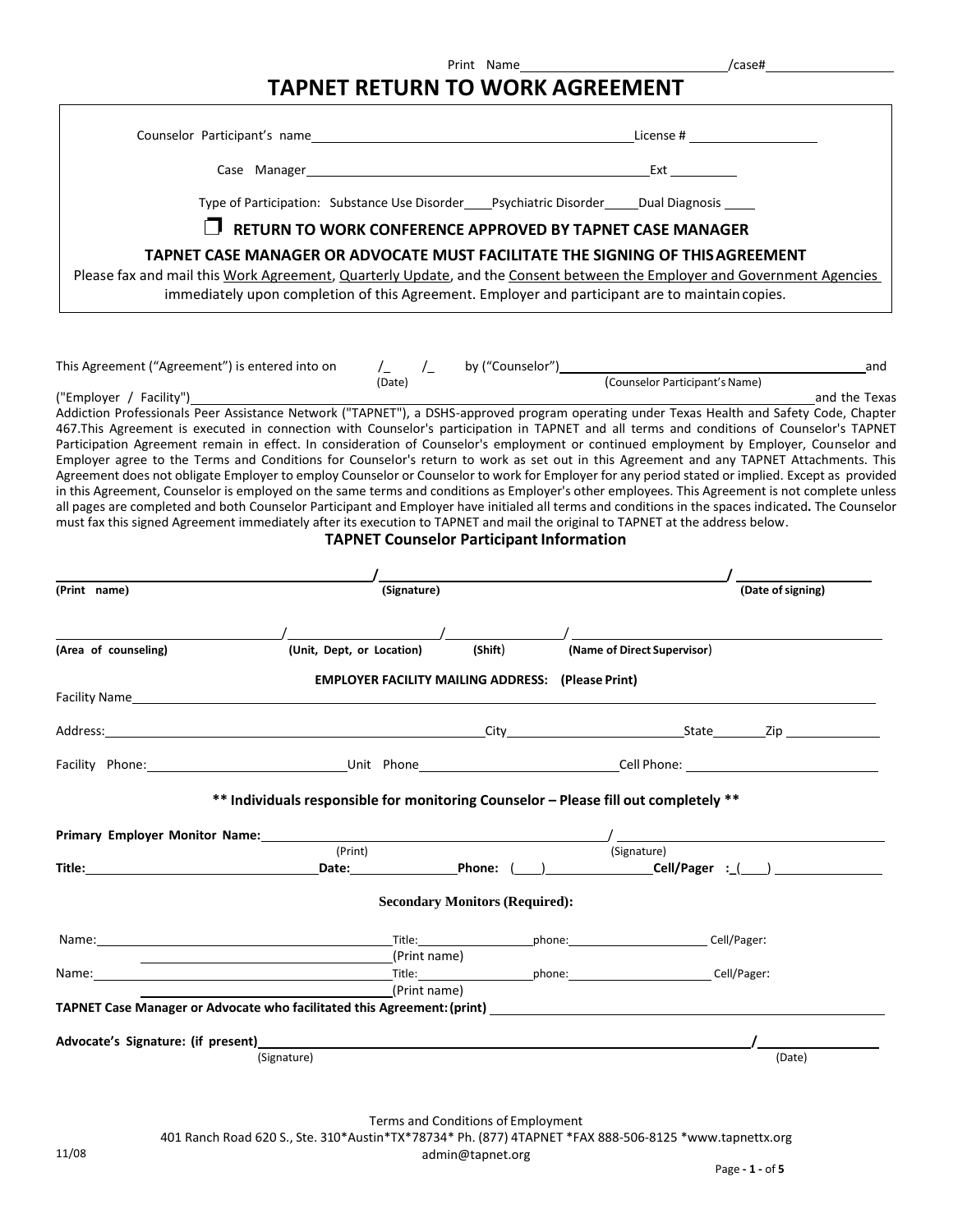# **TERMS AND CONDITIONS OF EMPLOYMENT**

1. RETURN TO THE WORK SETTING AND LENGTH OF TIME

- 1.1. TAPNET will be available for consultation to facilitate Counselor's safe return topractice.
- 1.2. A Counselor must remain in TAPNET for a minimum of two (2) years.

1.3. A Counselor must work in counseling a minimum of sixty-four (64) hours per month for twelve (12) consecutive months. The length of participation will be extended until such twelve (12) months have beencompleted.

- 1.4. A Counselor who does not return to counseling practice by the end of the second year in TAPNET will be considered noncompliant and will be reported to the DSHS/TCBAP by TAPNET.
- 1.5. Any exceptions to conditions 1.2 through 1.5 above must be approved in writing by TAPNET.

# **Counselor's Initials Employer's Initials**

#### 2. WORK PERFORMANCE AND CONDITIONS OFEMPLOYMENT

- 2.1.1. Counselor's satisfactory participation in and/or completion of the TAPNET program are a condition of Counselor's continued employment. Dismissal or withdrawal from TAPNET for any reason may be grounds for termination of Counselor's employment by Employer. TAPNET will notify Employer of Counselor's withdrawal or dismissal from TAPNET program.
- 2.2. Counselor's continued employment depends not only on compliance with this Agreement but also on satisfactory job performance. Unsatisfactory job performance may be grounds for termination on the same basis as other employees of Employer.
- 2.3. Employer agrees to notify TAPNET of any unsatisfactory job performance or unusual behavior at work. In the event of behavior inconsistent with good recovery, the Employer will request counselor to immediately refrain from practice and notify TAPNET.

# **Counselor's Initials Employer's Initials**

## **3. ABSTINENCE AND DRUG SCREENS**

- 3.1 Counselor agrees to abstain completely from alcohol, all illicit substances, controlled medications, other abusable medications or **substances, including but not limited to those listed under the "abusable medications" section of the TAPNET Participant Handbook, except when prescribed by physician(s) authorized by TAPNET to prescribe medications for the Counselor. Counselor agrees to immediately notify Employer and TAPNET Case Manager of any controlled medications or other abusable medications prescribed by physician(s) and provide appropriate documentation from physician. Employer and Counselor agree that Counselor will refrain from counseling practice while**  taking prescribed controlled medications or other abusable medications unless the requirement is waived by the TAPNET Case Manager.
- 3.2. Counselor agrees to provide urine/blood samples for drug screens on a random basis as frequently as required by TAPNET or Employer. Forcause specimens must be collected within 2 hours of request, witnessed, and following federal standards for chain of custody. TAPNET's third party administrator (TPA) for drug testing furnishes urine drug screen kits, prepaid courier bills and instructions for specimens being collected by Employer.

3.3 In the event of a positive drug screen showing the presence of any unauthorized drug or abusable medication, Employer or TAPNET shall<br>notify counselor that he or she is to immediately refrain from practice unless the T Counselor that he or she is to immediately refrain from practice unless the TAPNET Case Manager has authorized such practice.

- 3.4 Counselor understands and agrees that a confirmed positive drug screen is considered conclusive proof of use of the indicated drug, and shall result in a review of the appropriateness of Counselor's continued employment by Employer and continued participation in TAPNET.
- 3.5. Employer and TAPNET will notify each other by the end of the next business day (Monday-Friday) of receipt of a positive drug screen. Any positive drug screen report not processed by the TAPNET laboratory and received by Employer should be mailed or faxed immediately to TAPNET.

# **Counselor's Initials Employer's Initials**

- 3.6. Counselor agrees to have chain of custody forms available at all times. Unless this requirement is waived by TAPNET Case Manager, Employer agrees to suspend Counselor from work if he or she is without chain of custody form and notifyTAPNET.
- 3.7. If Counselor is under mental health participation only, TAPNET can require Counselor to enroll in TAPNET's drug screening program. TAPNET

Terms and Conditions of Employment 401 Ranch Road 620 S., Ste. 310\*Austin\*TX\*78734\* Ph. (877) 4TAPNET \*FAX 888-506-8125 [\\*www.tapnettx.org](http://www.tapnettx.org/) 11/08 admin@tapnet.org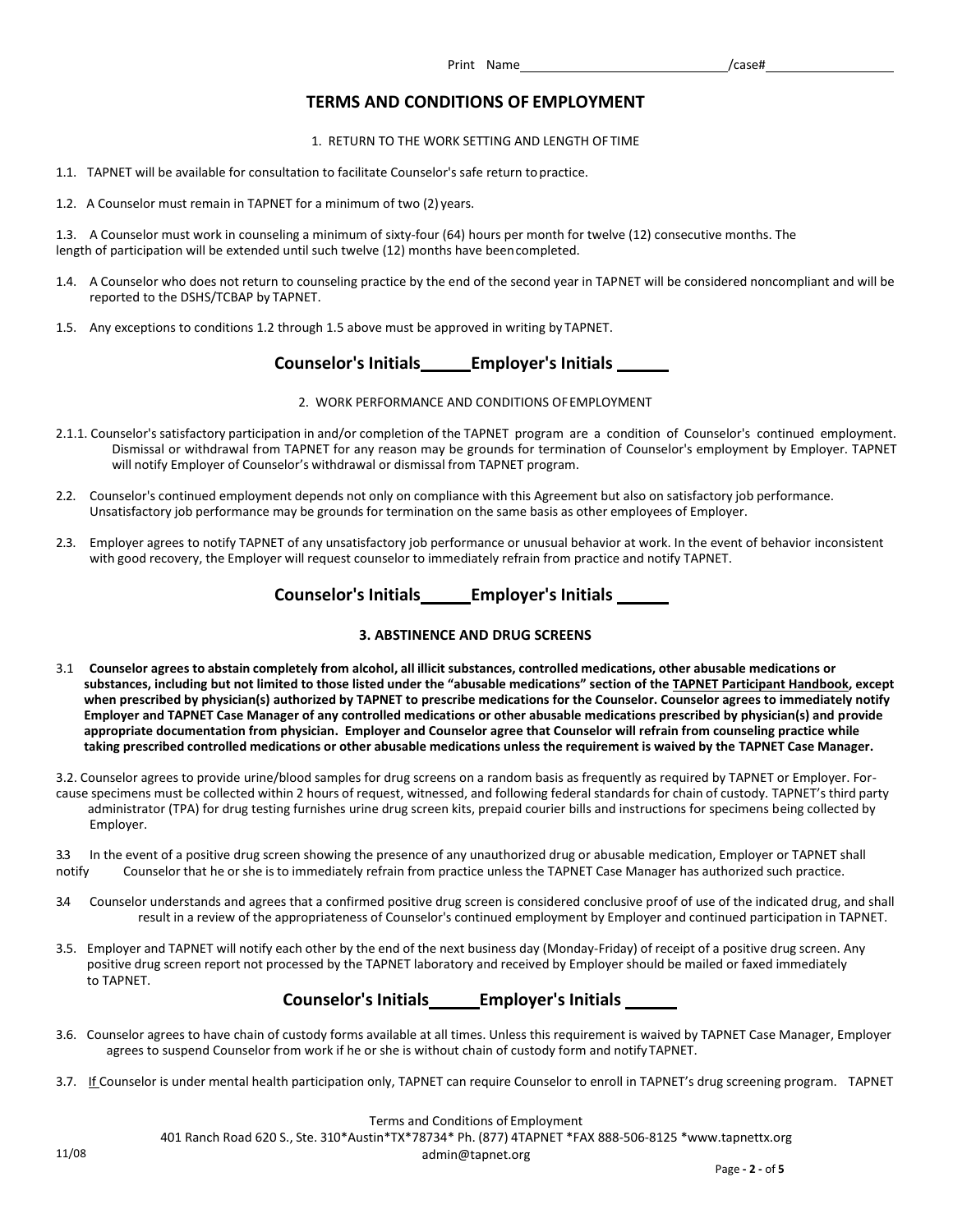Print Name /case#

will notify Employer of such requirement by the Counselor.

3.8 In addition to any rights under this Agreement, the Employer may require the Counselor to be drug tested in accordancewith any drug testing policies or program that applies to other employees.

# **Counselor's Initials Employer's Initials**

## 4. RESTRICTIONS ON PRACTICE

- 4.1. Experience indicates a counselor's chance of success in TAPNET highly correlates to a supportive work environment. The restrictions set out below are required by TAPNET's policies. TAPNET considers these to be reasonable accommodations under the Americans with Disability Act (ADA). TAPNET reviews restrictions on an individual basis to determine any exceptions or modifications to these restrictions. Any modifications must be approved by the Counselor's TAPNET CaseManager.
- 4.2 Counselor and Employer agree to abide by these restrictions. **Counselor and Employer agree to inform TAPNET immediately of any violation of these restrictions.**
- 4.3 *Counselor and Employer must indicate acceptance by initials with each restriction***.**

| <b>RESTRICTIONS</b>                                                                                                                                                                                                                                                                                                                                                                                                                                                                                                                                                                                                                                                                                                                                                                  | <b>INITIALS</b> |  |  |  |
|--------------------------------------------------------------------------------------------------------------------------------------------------------------------------------------------------------------------------------------------------------------------------------------------------------------------------------------------------------------------------------------------------------------------------------------------------------------------------------------------------------------------------------------------------------------------------------------------------------------------------------------------------------------------------------------------------------------------------------------------------------------------------------------|-----------------|--|--|--|
|                                                                                                                                                                                                                                                                                                                                                                                                                                                                                                                                                                                                                                                                                                                                                                                      |                 |  |  |  |
| 1. Counselor will not function in an autonomous or non-supervised role.                                                                                                                                                                                                                                                                                                                                                                                                                                                                                                                                                                                                                                                                                                              |                 |  |  |  |
| 2. Counselor will not have access to controlled medications or other abusable medications during first six (6) months of work.<br>Access includes counting or administering controlled medications or other abusable medications, witnessing wastage,<br>pharmacy receipt of controlled medications or other abusable medications, or ability to access storage areas for controlled<br>medications. Access to controlled medications or other abusable medications after the first six-(6) months will occur only<br>as mutually agreed upon by TAPNET and Employer. This restriction may be waived by TAPNET if counselor is participating<br>under an agreement for psychiatric disorder only.<br>Check box if TAPNET Case Manager has verified that restriction has been waived. |                 |  |  |  |
| 3. Counselor will not work shifts longer than twelve (12) hours.                                                                                                                                                                                                                                                                                                                                                                                                                                                                                                                                                                                                                                                                                                                     | FMP<br>Coun     |  |  |  |
| 4. Counselor will not work overtime or be given on-call assignments during the first six (6) months of work. After six (6) months,<br>overtime and on call assignments may be worked only if mutually agreed upon by TAPNET Case Manager and Employer.<br>Overtime is more than (40) scheduled hours per week or more than (84) scheduled hours per two-week pay period if<br>working (12) hour shifts.                                                                                                                                                                                                                                                                                                                                                                              |                 |  |  |  |
| 5. Counselor will not work nights. Only day or evening shifts are permitted unless healthcare provider authorizes and the<br>TAPNET Case Manager determines there is adequate supervision.<br>Check box if TAPNET Case Manager has verified that restriction has been waived.                                                                                                                                                                                                                                                                                                                                                                                                                                                                                                        |                 |  |  |  |
| 6. Counselor will work only on regularly assigned, predetermined unit. The Counselor will not be allowed to float to other units<br>for the first year of work and after that only if approved by TAPNET Case Manager.                                                                                                                                                                                                                                                                                                                                                                                                                                                                                                                                                               |                 |  |  |  |
| 7. Counselor will not work for multiple employers or engage in self-employed practice.                                                                                                                                                                                                                                                                                                                                                                                                                                                                                                                                                                                                                                                                                               |                 |  |  |  |
| 8. Counselor will not accept employment with registries or staffing agencies.                                                                                                                                                                                                                                                                                                                                                                                                                                                                                                                                                                                                                                                                                                        |                 |  |  |  |

4.4. Modifications: The following modifications to the restrictions have been pre-approved by the TAPNET Case Manager.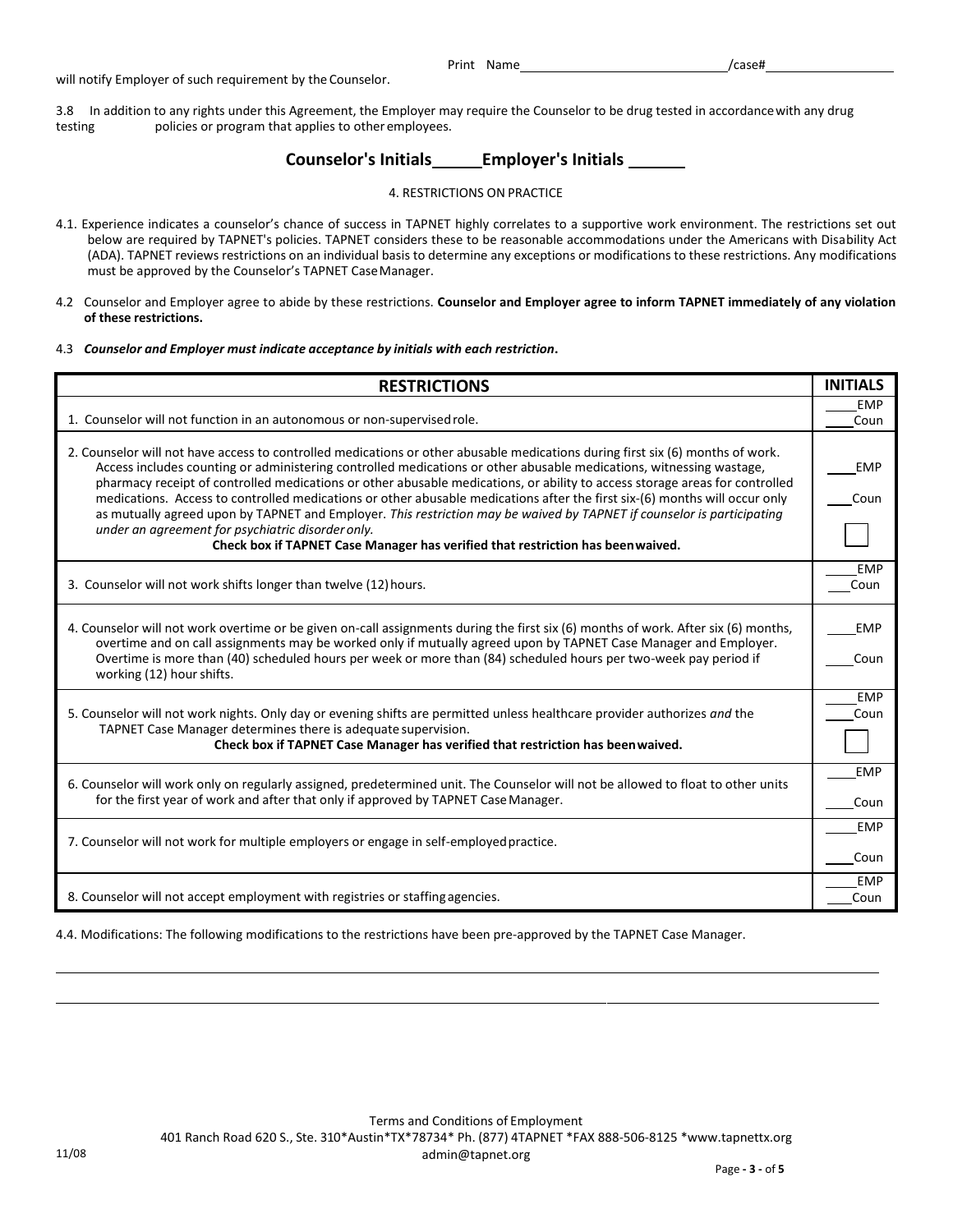#### Print Name /case# 5. EMPLOYER RECORD KEEPING AND DISCLOSURE OFINFORMATION

- 5.1 Information relating to Counselor's substance use disorder and/or psychiatric disorder and participation in TAPNET acquired as a result of Counselor's participation in TAPNET shall be maintained and disclosed by Employer only as permitted by this Agreement.
- 5.2. This Agreement, consents to disclosure of information, and other records relating to Counselor's participation in TAPNET for substance use disorder and/or psychiatric disorder shall be maintained in **a confidential, secure file separate from Counselor's personnel records** and to which the personnel department does not have routine access. The file shall be prominently marked as containing confidential information that may not be disclosed except as permitted by state and federal law.
- 5.3. Information maintained by Employer relating to Counselor's participation in TAPNET for substance use disorder and/or psychiatric disorder is confidential under state and federal law including Chapter 467, Texas Health & Safety Code, "Peer Assistance Programs" and 42 CFR Part 2, "Confidentiality of Alcohol and Drug Abuse Patient Records," and may not be disclosed except as permitted by those laws and regulations. Consent by Counselor authorizing disclosure must be in writing on a TAPNET authorized form that complies with federal and state law. Any confidential records or information disclosed shall include a notation (a stamped notation is permissible) prohibiting re-disclosure without Counselor's consent except as permitted by state and federal law.
- 5.4. Except as otherwise permitted by this section, upon either a) the Counselor's completing, withdrawing or being dismissed from TAPNET or b) the Counselor's cessation of employment, Employer shall either destroy or return to TAPNET, all copies of TAPNET agreements, consents to disclosure, and other records or information related to the Counselor's participation in TAPNET. Employer may retain the following two types of information:
	- o If Employer referred Counselor to TAPNET, Employer may maintain the information about the nature of the incidents leading to the referral and indicating that Counselor was referred to an "approved state peer assistance program."
	- o If Employer terminated Counselor and a substantial reason for termination was Counselor's failure to satisfactorily participate in TAPNET, Employer may retain in the separate, confidential file described under Sec. 5.2 the following information: a) that a substantial reason for Counselor's termination was Counselor's failure to satisfactorily participate in TAPNET; and b) a copy of this Agreement and consent executed under 6.4 of this Agreement.
- 5.5. If Counselor engages in conduct that constitutes a violation of the laws and regulations governing the practice of nursing or Employer's policies, this agreement does not prevent Employer from documenting, in the same manner as Employer normally documents such incidents (e.g., in Counselor's personnel file), the fact Counselor engaged in such conduct and how Employer dealt with that conduct provided that any documentation in the Counselor's personnel file shall not identify the Counselor as a TAPNET participant or refer to the Counselor's substance use disorder and/or psychiatric disorder. The Counselor's conduct shall be immediately reported to the TAPNET Case Manager. Employer agrees to consult with TAPNET prior to reporting Counselor to the DSHS or TCBAP because of the conduct, unless the Counselor's conduct presents an immediate threat to the public. In such an event, Employer will notify TAPNET of the conduct immediately after making report to the licensing board.

## **Counselor's Initials Employer's Initials**

#### 6. CONSENT TO DISCLOSURE OF INFORMATION

6.1. Counselor consents to the disclosure of information as set out in this Agreement and to execute any needed release of information or consent forms. Failure to execute required consents shall result in dismissal fromTAPNET.

6.2. To facilitate Counselor's recovery and safe counseling practice, Counselor agrees to share with Employer, Counselor's healthcare providers, and TAPNET and authorizes them to share with each other any information regarding the Counselor's substance use disorder, psychiatric disorder, and/or any unsatisfactory job performance.

- 6.3. Counselor agrees to disclosure of information about his/her participation in TAPNET to immediate coworkers who have a legitimate need to know.
- 6.4 **Re-disclosure of Participation/RTW by Employer.** If the Employer terminates the Counselor, in substantial part, because of the Counselor's failure to satisfactorily participate in TAPNET, and the Counselor files a claim for unemployment benefits or a legal claim alleging inappropriate termination, Counselor authorizes the Employer to disclose to the Texas Workforce Commission, other governmental agency or court adjudicating the claim that a substantial reason for terminating the Counselor was failure to satisfactorily participate in TAPNET. Counselor agrees to execute an appropriate consent authorizing such disclosure. Employer agrees, at the time of any disclosure, to notify the Workforce Commission, other governmental agency or court adjudicating the claim that the information is confidential under state and federal law and that the Counselor has not authorized further disclosure.

# **Counselor's Initials Employer's Initials**